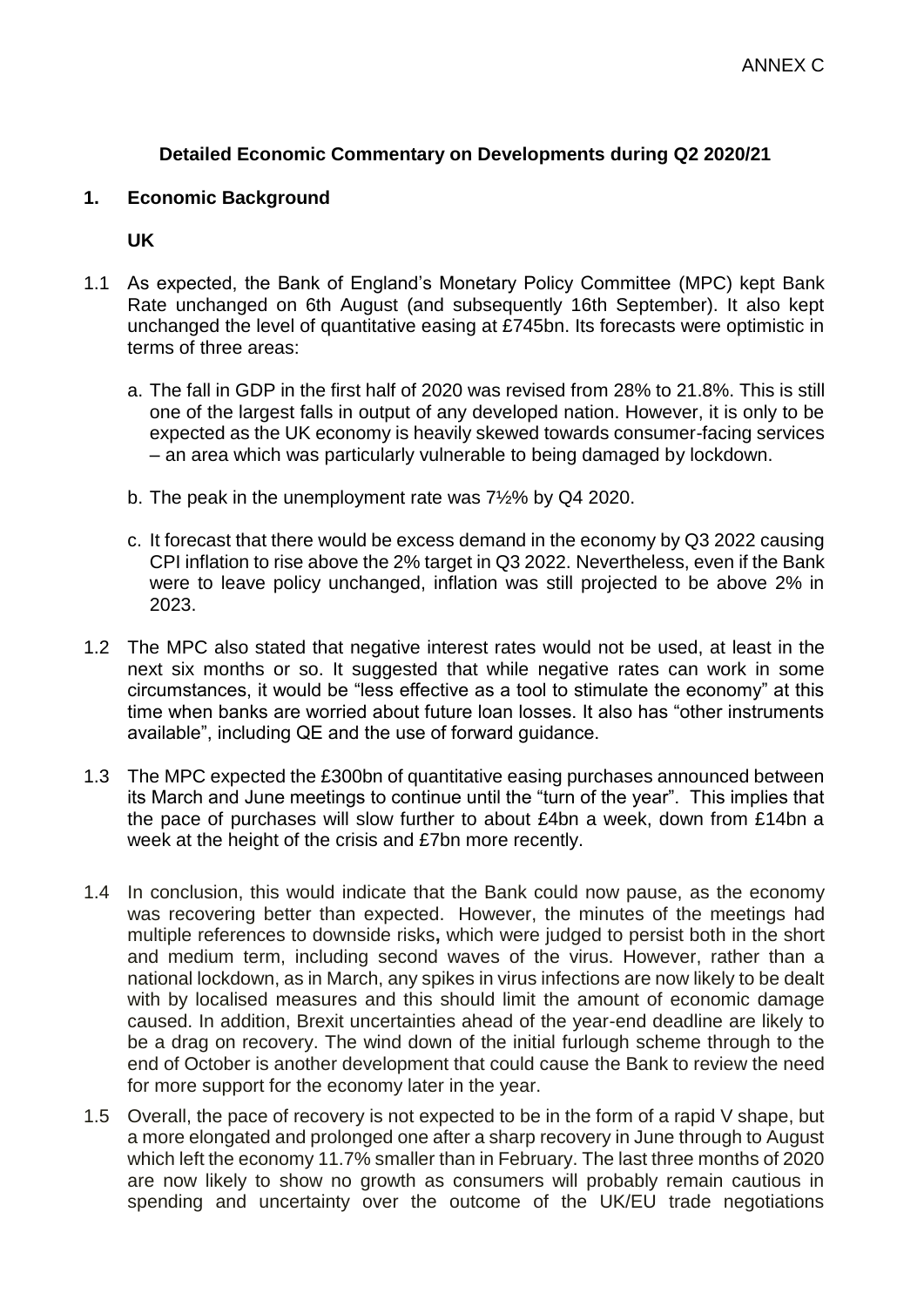concluding at the end of the year. If the Bank felt it did need to provide further support to recovery, then it is likely that the tool of choice would be more QE.

- 1.6 There is also likely to be a reversal of globalisation as this crisis has shown up how vulnerable long-distance supply chains are. On the other hand, digital services are one area that has already seen huge growth.
- 1.7 The Financial Policy Committee (FPC) report on  $6<sup>th</sup>$  August revised down their expected credit losses for the banking sector to "somewhat less than £80bn". It stated that in its assessment "banks have buffers of capital more than sufficient to absorb the losses that are likely to arise under the MPC's central projection". The FPC stated that for real stress in the sector, the economic output would need to be twice as bad as the MPC's projection, with unemployment rising to above 15%.

# **USA**

1.8 Performance of the US Economy was stronger than expected. With the number of new daily coronavirus infections beginning to abate, recovery from its contraction this year should continue over the coming months and employment growth should also pick up again. However, growth will be dampened by continuing outbreaks of the virus in some states leading to fresh localised restrictions. At its end of August meeting, the Fed amended its inflation target to maintaining an average of 2% over an unspecified time period. This change is aimed to provide more stimulus for economic growth and higher levels of employment and to avoid the danger of getting caught in a deflationary "trap" like Japan. It is to be noted that inflation has actually been under the 2% target significantly for most of the last decade so financial markets took note that higher levels of inflation are likely to be in the pipeline. The Fed also called on Congress to end its political disagreement over providing more support for the unemployed as there is a limit to what monetary policy can do compared to more directed central government fiscal policy. The FOMC's updated economic and rate projections in mid-September showed that officials expect to leave the fed funds rate at near-zero until at least end-2023 and probably for another year or two beyond that.

# **EUROZONE**

1.9 The economy was recovering well towards the end of Q2 after a sharp drop in GDP. However, the second wave of the virus affecting some countries could cause a significant slowdown in the pace of recovery, especially in countries more dependent on tourism. The fiscal support package, agreed by the EU after prolonged disagreement between various countries, is unlikely to provide significant support and quickly enough to make an appreciable difference in weaker countries. The ECB has been struggling to get inflation up to its 2% target and it is therefore expected that it will have to provide more monetary policy support through more quantitative easing purchases of bonds in the absence of sufficient fiscal support.